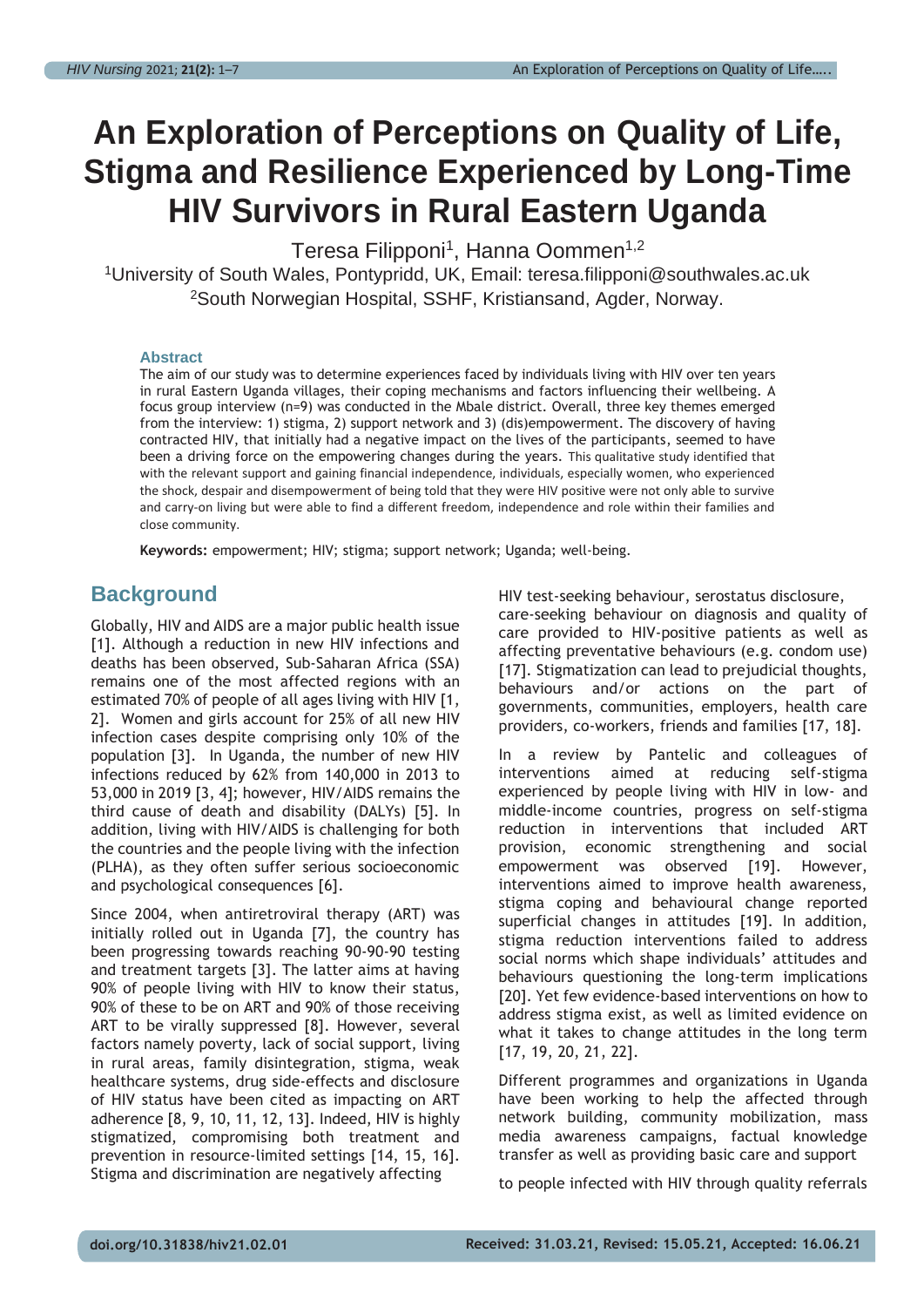and regular follow-ups for ART adherence [23, 24]. However, studies aimed to assess quality of life and wellbeing among HIV outpatients are still limited [17, 25]. A review by Bhatta et al. (2017), aimed to assess the effect of social and behavioural interventions in improving the quality of life of HIV infected people receiving ART, concluded that social and behavioural interventions are likely to have a low or moderate impact on quality of life [25]. Thus, the aim of this study was to determine experiences faced by individuals living with HIV for 10 years or longer in rural Eastern Uganda villages, their coping mechanisms and factors that influence their wellbeing.

### **Methodology**

A qualitative approach was deemed the most appropriate way of exploring perceptions, challenges, and practices on a vulnerable group of participants. Indeed, the participants were able to express their thoughts and share personal experiences. Within this social context, the participants were also able to respond to the views and comments of their peers [26].

### **Sample**

The sample comprised of both women and men born and bred in Eastern Uganda in the Mbale district (Figure 1). Individuals aged ≥18 years who had been diagnosed and lived with HIV for a period of 10 years or longer, were invited to take part by the Mbale Coalition Against Poverty (Mbale CAP) staff. The interpreting support was provided by a community worker employed by the organisation. Nine participants, 8 women and 1 man, agreed to take part in the focus group. In accordance with the current literature on focus group size, a sample size number between 8 and 12 is considered feasible [27].



### **Data collection and analysis**

A semi-structured focus group interview was conducted with the participants in April 2018. A topic guide was developed from emergent themes found within previous studies [28]. The questions were peer-reviewed by experts from disciplines of public and global health. Minor amendments were then made to the order, syntax and wording of the questions.

The setting of the focus group interview was outside the house of one of the participants. Informed consent and permission to record were both obtained prior to the commencement of the focus group. The interview lasted approximately one hour and thirty minutes. The focus group interview was conducted by both a facilitator (TF) and a moderator (HO). The facilitator asked the questions and was able to clarify, paraphrase and reflect-back what was discussed. The moderator made notes on the dynamics of the group and salient issues raised. The questions and answers were translated from Lugisu (local dialect) to English by the interpreter. The narrative data were transcribed verbatim. Nvivo was used in the analysis of the data in which nodes and sub-nodes were allocated. This process was undertaken independently by both the authors. Interrater reliability was then established in which a consensus was reached on the main themes.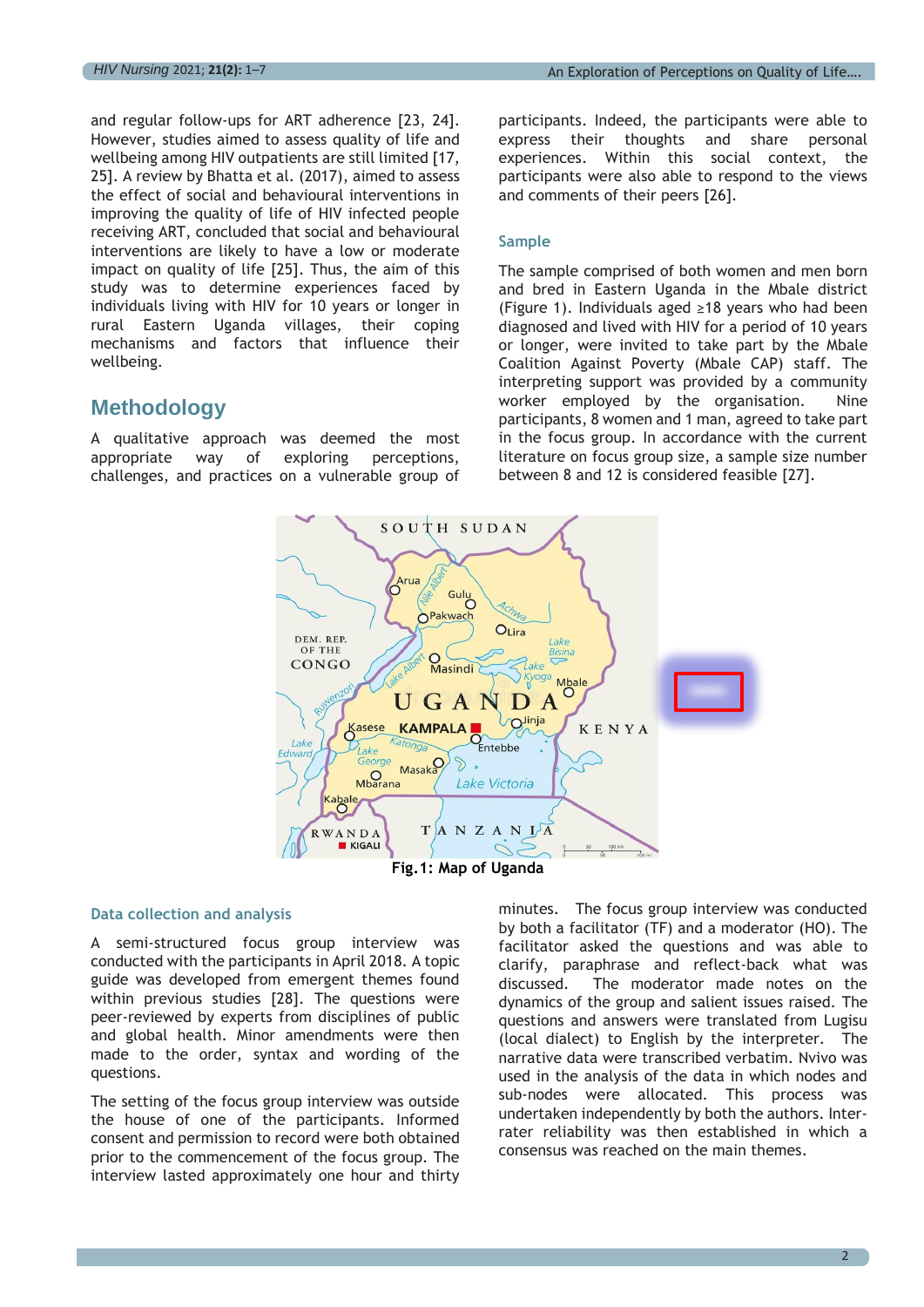### **Ethics**

The study followed the Helsinki Protocol [29] and ethical approval was obtained from the University of South Wales (USW) Faculty Research Ethics Committee. The main ethical principles of informed consent, confidentiality, anonymity and data protection were maintained. Participants had been approached in advance of the day of the focus group and informed of the aim of the study, whilst consent was given on the day of the focus group.

## **Results**

Eight women and one man of different ages (20 – 60 years old), all residents in the rural villages in the Mbale district took part in the focus group interview. The themes generated from the data analysis highlighted the challenges, coping mechanisms and support experienced by the participants. It showed the journey, highs and lows, experienced by longtime HIV survivors born and bred in rural Eastern Uganda. The main themes can be grouped under three headings. The first theme, stigma, described the disapproval detected and experienced by the participants. The second theme described the support networks that helped the participants on their journey, while the third focussed on the shift from dis-empowerment to empowerment in which the illness experienced by the participants helped them to re-build a new life. Three sub-themes running through each of the themes were: family, community and HIV support groups as shown in Figure 2.



**Fig.2: Themes and sub-themes.**

### 1. Stigma

Although the majority of participants identified the husbands and partners as the source of infection (of themselves and their children) and often received a formal diagnosis after the death of the spouses, the first condemnation observed and experienced came from members of the family.

'At first the relationships were worse; they looked at me as a disgrace …' (P3)

The community was also blamed for perpetrating stigma, as suffered by the brother of one of the participants.

'I had a brother who was HIV positive so when he was a young father, when they (people) identified (that he was HIV positive) people pointing at him: he is sick, he is sick (people were pointing as him and saying that he is sick). He decided to commit suicide and left the children, so people fear to be identified in public' (P2)

The stigma experienced was identified as a barrier that stopped people from being tested or accessing the hospital for the medicines as well as living a full life.

'I did not accept it very quickly; because of the stigma …' (P6)

'But after being tested, they gave me the results. I had a sleepless night, I couldn't sleep. I couldn't imagine. I was just having nightmares.' (P9)

'They fear because people point at them, the fingers, you are sick, being sick … so they do not want to be identified. They want to take (the antiretroviral medicines) in secret' (P5)

### 2. Support Networks

The participants identified three sources of support. Even though relatives were blamed, they were also identified as a source of assistance. Participants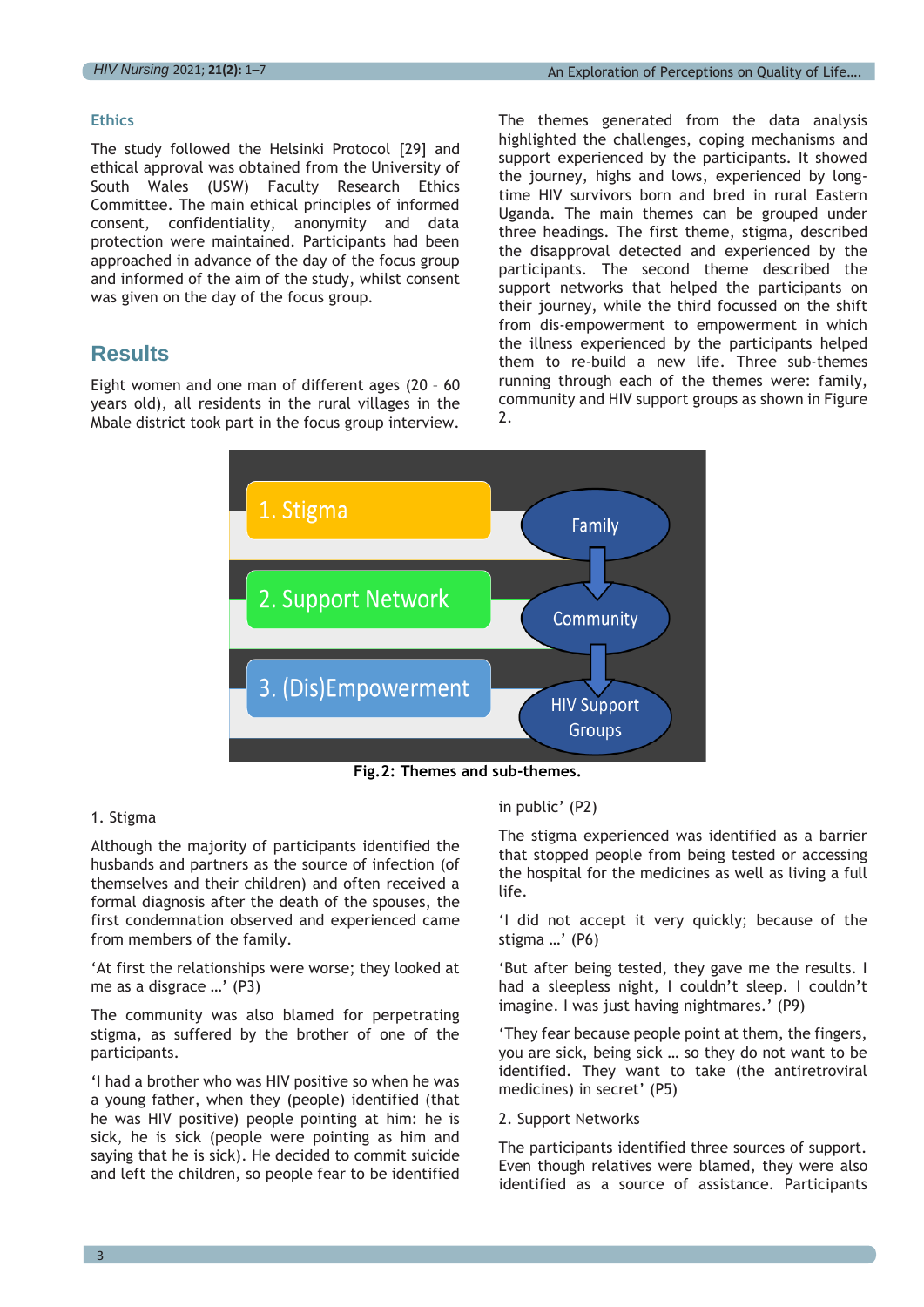shared their personal stories:

'before I was tested, there was one of my cousin's children who came from the village who said we love you so much we want to take you for testing. Then I provoked the child by saying. I'm an old person why do you want to make a decision for me? Let me die. I don't want to go to be tested. I don't want to …' (P4)

'At first people use to tell us that when you start on these antiretrovirals. They are very expensive; you have to pay a lot of money so I thought it's better not to start on those drugs as they are very expensive, and I cannot afford. But my father encouraged me so much to take these drugs so I can live for sometimes.' (P1)

The AIDS Support Organisation (TASO) was also identified as an important source of help for older and younger people who test positive.

'…the nurses told me that you are HIV positive. Then they introduced me to TASO the AIDS information centre for support. The AIDS support organisation which gives the antiretroviral to clients who have HIV.' (P8)

'There is a group in TASO which have the youth, so they have different appointments. They meet youth, the boys, the girls and interact and share how the drug is helping them. What they are going through their challenges they are having …' (P7)

Finally, the religious groups, friends and their close community were identified as an invaluable source of care.

'They gave us medicines and we came back. I started to feel some strength but not very strong. When I used to take that medicine, I needed something to eat. When I continued to take the medicine, I would take the medicine, I became weak, I became dizzy. Then I started again worrying how I am going to continue with these drugs, which they make me very weak and dizzy. (Name of the friend) … use to come and check on me. She was also sick but she use to come and visit me.' (P4)

'Even if we have drugs but we did not have people who care for us, giving us some support, we'd die.' (P3)

### 3. (Dis-) Empowerment

The discovery of having contracted HIV that initially had a negative impact on the lives of the participants seemed to have been a driving force on the empowering changes that the participants reported in the discussion. These changes were not only limited to advocating at community level for routine HIV testing or encouraging the use of ART among those found positive but also engaging their peers in other preventative behaviours.

'I don't feel any stigma. I am also like now standing out to testify to my to other youth who are not yet tested. I encourage them to go and be tested. They know they have HIV status. I encourage those who have found out HIV to go on the drugs to live a safe life to live a positive life so I am moving preaching the gospel about HIV plus those who do not have, they should prevent it plus those who don't have should be tested, and taking the drugs …' (P7)

'I have many friends. For some of my friends I try to give them condoms to prevent them from contracting the … I give them condoms. I advise them the way to use them and I always tell them not to have sex without condoms.' (P9)

In addition, they managed to re-build their lives, found new ways to earn money which lead to a more independent life.

'I have changed because at first I was in their hands (relatives), they cared for me and bought my food but now that I've started working for my own, it has changed. I take care of my family and the relationship is good.' (P1)

'We try to sell some second-hand clothes, others sell tomatoes, others sell charcoal, cabbage , she has a sewing machine, she has a cow and takes it out to the grass, She has somewhere where she cooks chapattis and people buy.' (P3)

'Because when I was taking the drugs, I was thinking about death but now I met people who love me, who care for me. Now life has started to come, I was going to die. I believe in good things.' (P8)

'…I buy something what I want to eat, I eat. So, life is going well. I am taking the money and, in the evening, when tired I am going to sleep.' (P4)

### **Discussion**

This study aimed to explore the experiences faced by individuals living with HIV over 10 years in rural Uganda, their coping mechanisms and factors influencing their wellbeing. Three key themes emerged from the analysis: 1) stigma, 2) support network and 3) (dis)empowerment. Although participants had fallen victim to having contracted the virus from their partners/husbands or during pregnancy as a result of maternal-foetal transmission, fear to be tested as well as disclosing their positive serostatus was experienced by everyone along with an initial rejection from their close relatives and the community at large. Similar to other studies [8, 30, 31, 32, 33], stigma has been identified as one of the main barriers that stopped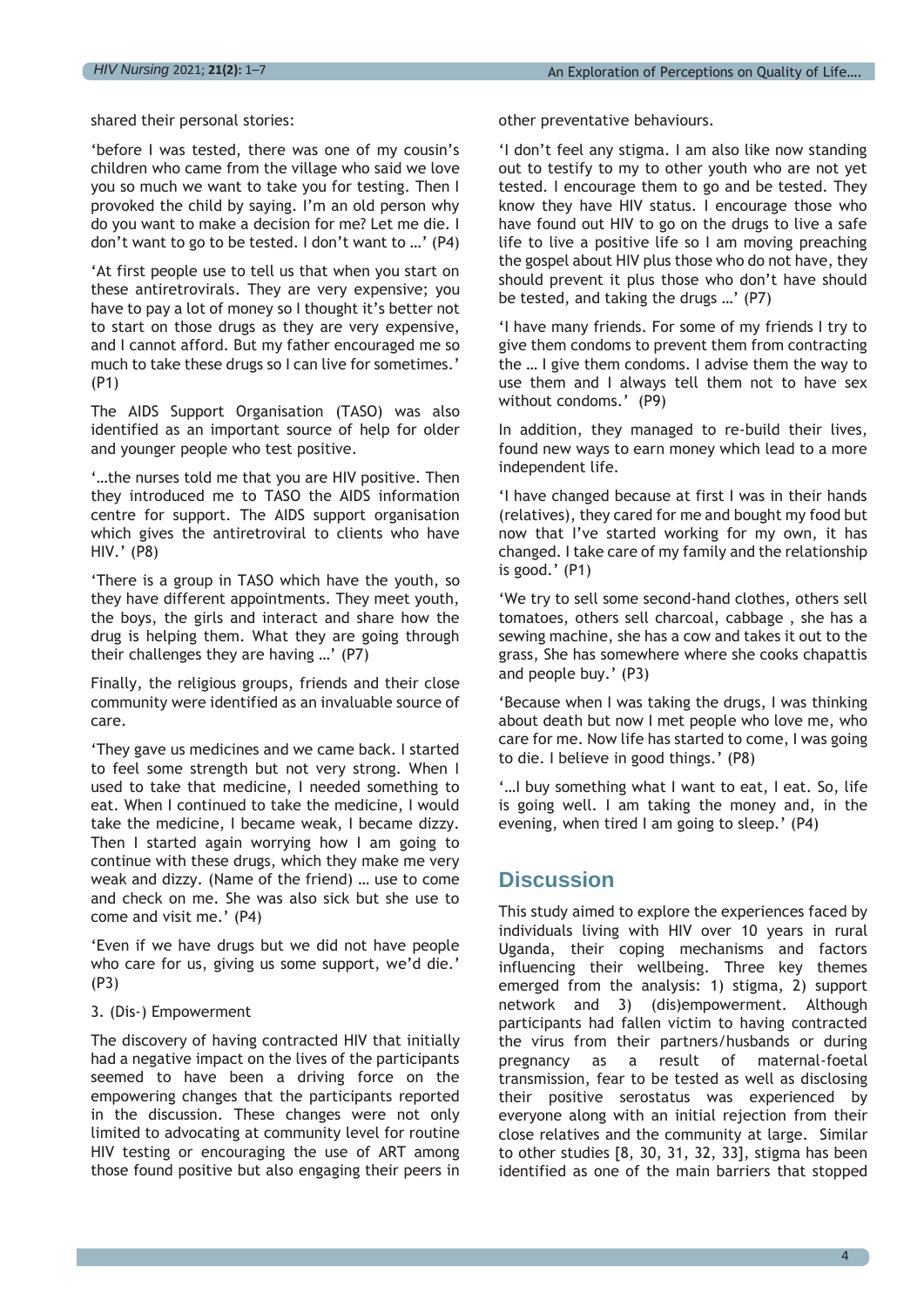people from being tested as well as revealing their status because of fear of being accused and ostracised. This is especially true among women who do not only bear a greater burden but may be subjected to social and economic vulnerability in comparison to men [28, 33, 34]. In fact, according to the latest Uganda population-based HIV impact assessment [35] incidence and prevalence of HIV were highest amongst women (15 – 64 years old). In addition, accessing HIV services in rural areas has been identified as facing several barriers e.g. difficulties in reaching clinics, lack of social and financial support along with stigma, that may limit the use of these facilities [8]. Indeed, viral load suppression (VLS) in the Ugandan Mid-Eastern region, where our participants resided, was estimated at 53% which is below the national population level at around 60% and far below the UNAIDS targets [2, 35].

Similar to other studies, social networks namely family members, friends, religious groups, health care providers e.g. nurses and HIV support groups, were identified as key in providing the support required to help face such a major challenge and shift in their personal lives [28, 30, 34]. In addition, the majority of our participants were women who have been identified as having a larger and more diverse social network made up of relatives, friends, church worshippers that may lead to greater support in comparison to men [34, 36]. However, participants reported that the role of friends, the church and congregants and TASO, the NGO that offers HIV counselling and medical services to people infected and affected by HIV/AIDS, were crucial in the shift from despair to hope that the participants experienced. In addition, our findings are consistent with other studies that have identified the preventative role carried out by individuals affected by HIV in which the victims became advocates for HIV testing, ART and HIV prevention supporting behaviours to prevent transmission [30, 37, 38]. This is a sign of empowerment and the ability to regain not only their health but also recovering their selfesteem, sense of worth and dignity.

Along with the shift from disempowerment to empowerment due to their advocacy role, the greatest change that our participants reported was in relation to the role they had, especially women, within their families and their community. Women, particularly in rural Uganda, carry out most of the unpaid care and domestic work with limited opportunities for income generation [39]. Although this is culturally accepted by both women and men, it places women in a subordinate, dependent role [39]. However, our participants identified a shift in which the key change seemed to be the ability to earn and make independent decisions. The increased financial independence also affected the acceptance

by their close relatives, that was experienced by our participants. The participants did not present themselves as victims of the infection, they presented themselves as independent individuals whom, with the support of their relatives, friends, church leaders, worshippers, TASO and health care providers, were able to gain a greater quality of life and recognition in the community. Similar findings were reported in other studies [19, 40, 41, 42]. Hence, the discovery of the HIV infection that had initially created a negative impact on the lives of the participants, seemed to have been a driving force on the empowering changes during the years.

This qualitative study reports the experiences of a group of individuals who have lived with HIV for over 10 years in rural eastern Uganda. Most of the participants were women, the man who shared his experience was the youngest in the group. Although he had lived with HIV for all his life, engaging a wider sample of participants, including older men may have provided a different insight. Additionally, the results of this study are a reflection of the perceptions and experiences of a specific group of respondents and cannot be generalised to include other HIV survivors, women or men, and especially not individuals living in other parts of the country. However, the engagement of women who live in rural, isolated areas of Uganda, who may be underrepresented, especially women who have managed to survive HIV since ART was rolled out in Uganda in 2004, represent a different voice, experience and a message of hope that is important to remember.

# **Conclusion**

Notwithstanding the limitation discussed, this qualitative study identified that with the relevant support and the gaining of financial independence, individuals, especially women, who experienced shock, despair and disempowerment of being told that they were HIV positive, were not only able to survive and carry on living but were able to find a different freedom, independence and role within their families and close community.

### **References**

- 1. GBD 2017 HIV collaborators. Global, regional, and national incidence, prevalence, and mortality of HIV, 1980-2017, and forecasts to 2030, for 195 countries and territories: a systematic analysis for the Global Burden of Diseases, Injuries, and Risk Factors Study 2017. Lancet HIV, 2019; 6(12): e831–e859.
- 2. UNICEF. Global and regional trends. 2020. Available at: [https://data.unicef.org/topic/hivaids/global-regional](https://data.unicef.org/topic/hivaids/global-regional-trends/)[trends/](https://data.unicef.org/topic/hivaids/global-regional-trends/) (accessed February 2021).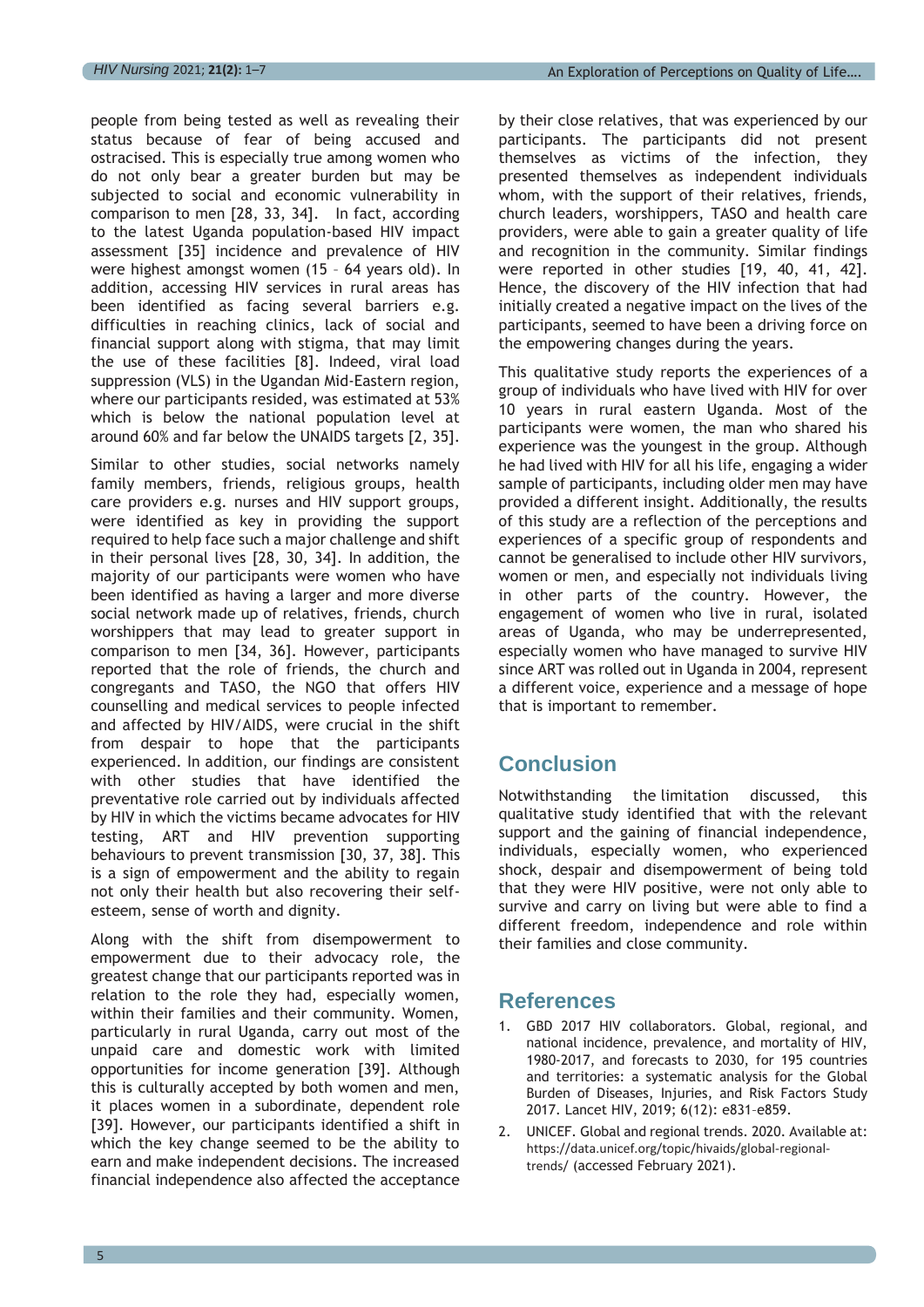- 3. UNAIDS. UNAIDS Data 2020. 2020. Available at: [https://www.unaids.org/sites/default/files/media\\_asset/20](https://www.unaids.org/sites/default/files/media_asset/2020_aids-data-book_en.pdf) 20 aids-data-book en.pdf (accessed February 2021).
- 4. AVERT. HIV and AIDS in Uganda. 2020. Available at: [https://www.avert.org/professionals/hiv-around](https://www.avert.org/professionals/hiv-around-world/sub-saharan-africa/uganda)[world/sub-saharan-africa/uganda](https://www.avert.org/professionals/hiv-around-world/sub-saharan-africa/uganda) (accessed February 2021).
- 5. Institute of Health Metrics and Evaluation (IHME) Uganda health data. 2020. Available at: <http://www.healthdata.org/uganda> (accessed February 2021).
- 6. Ismail SM, Eisa AA, Ibrahim F. HIV-infected People in Sudan Moving Toward Chronic Poverty: Possible Interventions. J Assoc Nurses AIDS Care, 2016; 27(1): 30-43.
- 7. Kiragga AN, Mubiru F, Kambugu, AD et al. A decade of antiretroviral therapy in Uganda: what are the emerging causes of death? BMC Infect Dis, 2019; 19(77): 1-6.
- 8. Bajunirwe F, Tumwebaze F, Akakimpa D, Kityo C, Mugyenyi P, Abongomera G. Towards 90-90-90 Target: Factors Influencing Availability, Access, and Utilization of HIV Services-A Qualitative Study in 19 Ugandan Districts. Biomed Res Int, 2018; 9619684: 1-10.
- 9. MacCarthy S, Saya U, Samba C, et al. "How am I going to live?": exploring barriers to ART adherence among adolescents and young adults living with HIV in Uganda. BMC Public Health 2018; 18 (1158): 1-11.
- 10. Croome N, Ahluwalia M, Hughes LD, Abas M. Patientreported barriers and facilitators to antiretroviral adherence in sub-Saharan Africa. AIDS 2017; 31(7): 995-1007.
- 11. Adejumo OA, Malee KM, Ryscavage P, Hunter SJ, Taiwo BO. Contemporary issues on the epidemiology and antiretroviral adherence of HIV-infected adolescents in sub-Saharan Africa: a narrative review. J Int AIDS Soc 2015; 18(1): 1-19.
- 12. Deeks SG, Lewin SR, Havlir DV. The end of AIDS: HIV infection as a chronic disease. Lancet 2013; 2(382):1525-1533.
- 13. Boender TS, Sigaloff KC, Kayiwa J, et al. Barriers to Initiation of Paediatric HIV Treatment in Uganda: A Mixed-Method Study. AIDS Res Treat 2012; 817506: 1- 10.
- 14. Jean J, Coll A, Monda M, et al. Perspectives on safer conception practices and pre-conception counseling among women living with HIV. Health Care Women Int. 2016; 37(10):1096–1118.
- 15. Haire BG. Preexposure prophylaxis-related stigma: strategies to improve uptake and adherence - a narrative review. HIV/AIDS (Auckl) 2015; 7: 241–249.
- 16. Relf M, Williams M, Barroso J. Voices of women facing HIV-related stigma in the deep south. J Psychoci Nurs Ment Health Serv 2015; 53(12): 38-47.
- 17. Andersson GZ, Reinius M, Eriksson LE, et al. Stigma reduction interventions in people living with HIV to improve health-related quality of life. Lancet HIV. 2020;7(2): e129-e140.
- 18. Tsai AC, Bangsberg DR, Kegeles SM, et al. Internalized Stigma, Social Distance, and Disclosure of HIV

Seropositivity in Rural Uganda, Ann Behav Med. 2013, 46(3): 285-294.

- 19. Pantelic M, Steinert JI, Park J, Mellors S, Murau F. 'Management of a spoiled identity': systematic review of interventions to address self-stigma among people living with and affected by HIV. BMJ Global Health 2019; 4(2): e001285.
- 20. Stangl AL, Lloyd JK, Brady LM, et al. A systematic review of interventions to reduce HIV-related stigma and discrimination from 2002 to 2013: how far have we come? J Int AIDS Soc. 2013;16(3 Suppl 2):18734.
- 21. Sengupta S, Banks B, Jonas D, et al. HIV interventions to reduce HIV/AIDS stigma: a systematic review. AIDS Behav. 2011;15(6) :1075–87
- 22. Brown L, Macintyre K, Trujillo L. Interventions to Reduce HIV/AIDS Stigma: What Have We Learned? AIDS Education and Prevention 2003; 15(1): 49-69.
- 23. Kim YM, Kalibala S, Neema S, et al. Meaningful involvement of people living with HIV/AIDS in Uganda through linkages between network groups and health facilities: an evaluation study. Psychol Health Med. 2012;17(2): 213-222.
- 24. Asamoah KC, Asamoah OB, Agardh A. A generation at risk: a cross-sectional study on HIV/AIDS knowledge, exposure to mass media, and stigmatizing behaviors among young women aged 15–24 years in Ghana. Glob Health Action 2017; 10(1): 1-8.
- 25. Bhatta DN, Liabsuetrakul T, McNeil EB. Social and behavioral interventions for improving quality of life of HIV infected people receiving antiretroviral therapy: a systematic review and meta-analysis. Health and quality of life outcomes 2017; 15(80): 1-14.
- 26. Liamputtong P. Focus Group Methodology Principles and Practice. London: Sage, 2011.
- 27. Polit D, Beck DF. (2013) Essentials of Nursing Research: appraising evidence for nursing practice. Philadelphia: Lippincott Williams & Wilkins, 2010.
- 28. McIntosh RC, Rosselli M. Stress and coping in women living with HIV: a meta-analytic review. AIDS Behav, 2012;16(8): 2144-2159.
- 29. World Medical Association (WMA). WMA Declaration of Helsinki – Ethical Principles for Medical Research Involving Human Subjects. 2018. Available at: [https://www.wma.net/policies-post/wma-declaration-of](https://www.wma.net/policies-post/wma-declaration-of-helsinki-ethical-principles-for-medical-research-involving-human-subjects/)[helsinki-ethical-principles-for-medical-research-involving](https://www.wma.net/policies-post/wma-declaration-of-helsinki-ethical-principles-for-medical-research-involving-human-subjects/)[human-subjects/](https://www.wma.net/policies-post/wma-declaration-of-helsinki-ethical-principles-for-medical-research-involving-human-subjects/). (Accessed January 2018).
- 30. Takada S, Nyakato V, Nishi A, et al. The social network context of HIV stigma: Population-based, sociocentric network study in rural Uganda. Soc Sci Med, 2019;233:229-236.
- 31. Kim J, Nanfuka M, Moore D, et al. 'People say that we are already dead much as we can still walk': a qualitative investigation of community and couples' understanding of HIV serodiscordance in rural Uganda. BMC Infect Dis, 2016; 16(1): 1-8.
- 32. Mbonye M, Nakamanya S, Birungi J, et al. Stigma trajectories among people living with HIV (PLHIV) embarking on a life time journey with antiretroviral drugs in Jinja, Uganda. BMC Public Health, 2013; 13:804: 1-11.